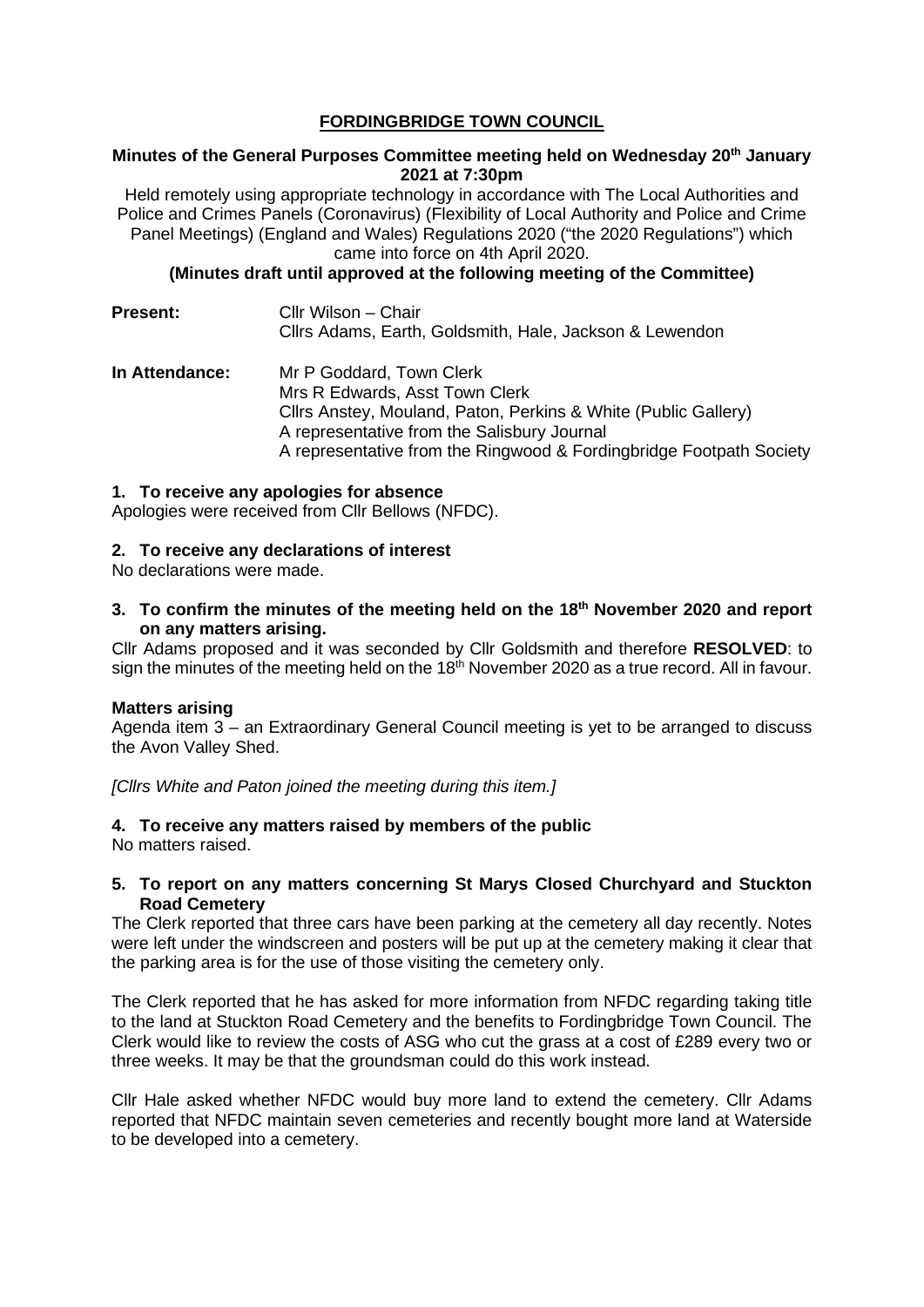# **6. Matters relating to the Town Hall**

The Clerk reported that the architects have been in touch with the Conservation Officer to ask if the Heritage report is sufficient to submit a planning application and are awaiting a response.

### **7. To report on any matters relating to the Information Office**

The Clerk reported that NFDC took the decision to close all the Information Offices when the latest Government lockdown was announced at the beginning of January. They have since this week partially reopened four Information Offices (Lyndhurst, Lymington, New Milton and Hythe) for vulnerable customers. The hours are reduced and services limited - no parking clocks or recycling services for example. NFDC are encouraging customers to pay rent and Council Tax online wherever possible, however they are accepting payments in person at the reopened offices.

The Clerk is waiting to hear from NFDC whether Fordingbridge Information Office will be reopened.

Cllr Wilson asked whether the Information Office staff would come in to help with paperwork while the office is closed.

### **8. To report any matters concerning footpaths**

• Jobs for Lengthsman  $-5<sup>th</sup>$  February 2021 Cllr Wilson thought that December's lengthsman jobs have not been done.

## *Action: Clerk to check whether December's jobs were completed*

The Ringwood & Fordingbridge Footpath Society representative reported that footpaths are very wet and muddy, especially the path alongside the Junior schools (footpath 84). Cllr Wilson reported that this path will be resurfaced as part of the new development work but not until a later stage of the project. She wondered if NFDC may spend some CIL funds resurfacing footpath 84. Cllr Lewendon reported that a parking area for 20 cars would be made at the end of footpath 83 so children could be dropped off there to walk to school.

The Ringwood & Fordingbridge Footpath Society representative reported that the new pathway laid at the water meadows floods and she thought some of the new gravel surface had already been washed away. Cllr Lewendon recommended a boardwalk or a culvert underneath the path.

The Ringwood & Fordingbridge Footpath Society representative reported that the new Avon Valley Path information board has been installed and looks very smart.

#### **9. Matters concerning Highways**

Cllr Hale reported that locals would like a pedestrian crossing on the A338 at Surma Valley, in order to walk the Avon Valley Path safely. Cllr Lewendon reported that the road will become even more difficult to cross once the new Metis Homes development is built as it will become a three-way road and much busier. The Ringwood & Fordingbridge Footpath Society representative agreed it is a dangerous crossing point which requires a traffic island. Cllr Wilson said this could be incorporated in the Local Cycling and Walking Infrastructure Plan (LCWIP) and raised with Hampshire Highways.

# *[Cllr Perkins joined the meeting during this item.]*

#### **10. Matters concerning Allotments**

Cllr Wilson reported that allotment rent will not be due until April this year (later than usual) due to the temporary closure of the information office. Tenants will receive a letter advising of the new date and notices will be placed on the notice boards in the allotments to the same effect.